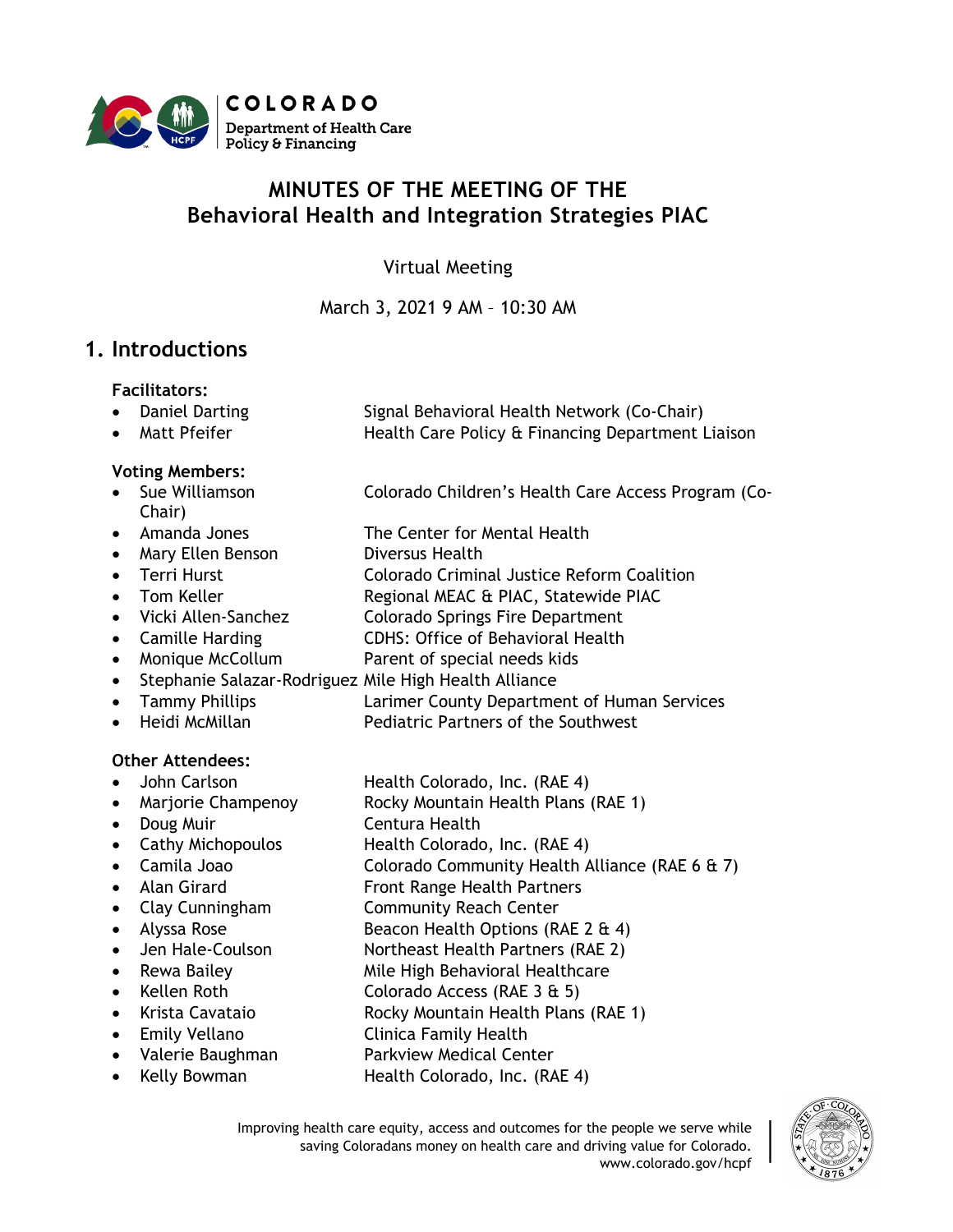- 
- Imo Succo, MSW Regional Health Connector, Southwestern Colorado • Lila Cummings Colorado Hospital Association
- Moses Gur Colorado Behavioral Healthcare Council
- Tina Gonzalez Beacon Health Options
- 
- Pat Cook
- 
- Shaye Meissen
- Gary Montrose
- 
- 
- 
- 
- 
- 
- 
- 
- 
- 

• Tina McCrory **Health Colorado (RAE 4)** 

• Sarah LaRue **Colorado Community Health Network** 

• Jeremy White Beacon Health Options

• Norbert Peyfuss Health Care Policy & Financing

- Milena Guajardo **Health Care Policy & Financing**
- Michael Davis **Health Care Policy & Financing**
- Melissa Eddleman Health Care Policy & Financing
- Victoria Laskey Health Care Policy & Financing
- John Laukkanen Health Care Policy & Financing
- Amanda Jacquecin Health Care Policy & Financing
- Ben Harris **Health Care Policy & Financing**
- Amy Luu Health Care Policy & Financing

# **2. Housekeeping**

Matt Pfeifer called the meeting to order at 9:02 AM. Minutes from the month of February were approved. No abstention. There will be a delay in having the minutes posted due to the Department's transition into a new website platform.

Matt Pfeifer presented updated DOC metric data. Similar trends were seen. It was noted that an upward mobility was seen. Some of the Regional Accountable Entities (RAEs) had an increase in their 14 Day BH engagement measure to about 15%-18%.

# **3. COVID-19 updates**

Matt Pfeifer provided COVID-19 updates. The Public Health Emergency (PHE) was extended to April 20. The PHE will likely be extended in 90 day increments throughout 2021. Health and Human Services will provide states with 60 days notice when a decision is made to terminate the PHE or let it expire. Vaccine phases have been updated and can be viewed here:

https://covid19.colorado.gov/for-coloradans/vaccine/vaccine-for-coloradans.

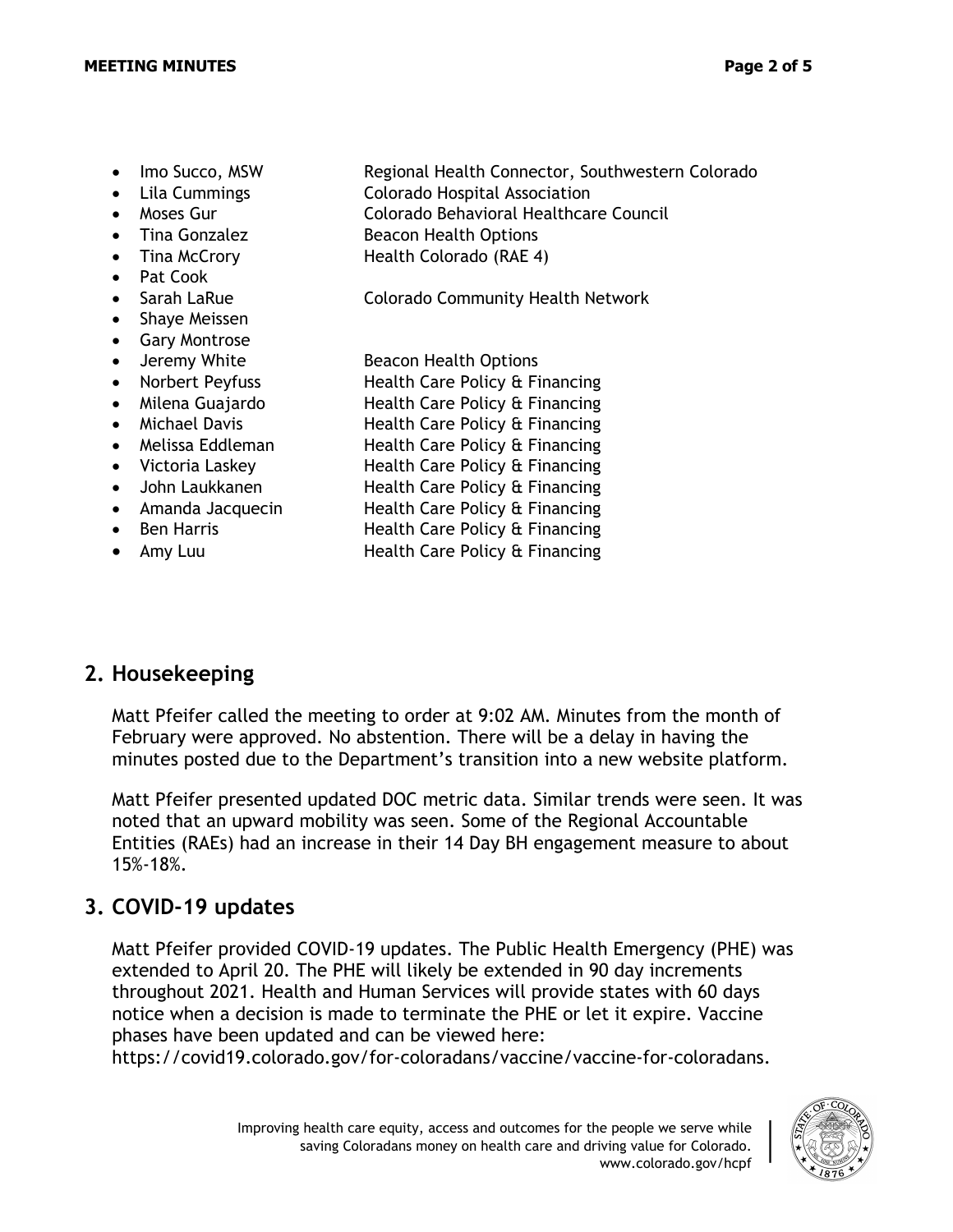### **4. Behavioral Health Task Force implementation participation opportunities**

Matt Pfeifer provided an update on Behavioral Health Task Force opportunities for engagement. Workgroups are in the process of being implemented. The current implementation workgroups include Co-occurring Disabilities and Behavioral Health, and Workforce Development. Upcoming implementation workgroups are Medicaid Alignment and Private Insurance Alignment. More information can be found here: [https://cdhs.colorado.gov/behavioral-health-reform.](https://cdhs.colorado.gov/behavioral-health-reform)

### **5. 2021 BHIS Priorities Breakout Discussions**

Daniel Darting provided an introduction on this group's focus. The PIAC Community Vision is "A health care system that improves member health outcomes by supporting providers, engaging members, advancing equity, decreasing avoidable costs, and increasing overall value." The PIAC Community Mission is "To assist the Department of Health Care Policy and Financing (Department) and Regional Accountable Entities (RAEs) with the implementation and execution of the ACC and its following objectives: 1. Join physical and behavioral health under one accountable entity; 2. Strengthen coordination of services by advancing teambased care and health neighborhoods; 3. Promote member choice and engagement;4. Pay providers for the increased value they deliver; and 5. Ensure greater accountability and transparency."

Breakout group 1 provided a summary of their discussion. The priorities discussed were an interest in seeing care coordination as a critical issue and helping unify how it is prioritized within health delivery systems, as now it's mostly on the member to follow up on their care plan. Additionally, priority was noted around technology and technological parity, especially considering the rural nature of many communities, whether it's not having an electronic health record (EHR) or the whole state having 14 EHRs making it difficult for data sharing.

Breakout group 2 provided a summary of their discussion. A goal they discussed was movement forward in continuing to look at access to care for members seeking behavioral health care and continuing to look at integration strategies. An example of the things that still seem complicated in the current system is that individuals seek treatment but often times there is a delay in being able to get access to initial behavioral health care and that there is fragmentation about the process of being able to enroll in services. There is a desire to look at efforts of streamlining how quickly people get access to care when they seek it and looking at streamlining processes to be able to actively engage in treatment.

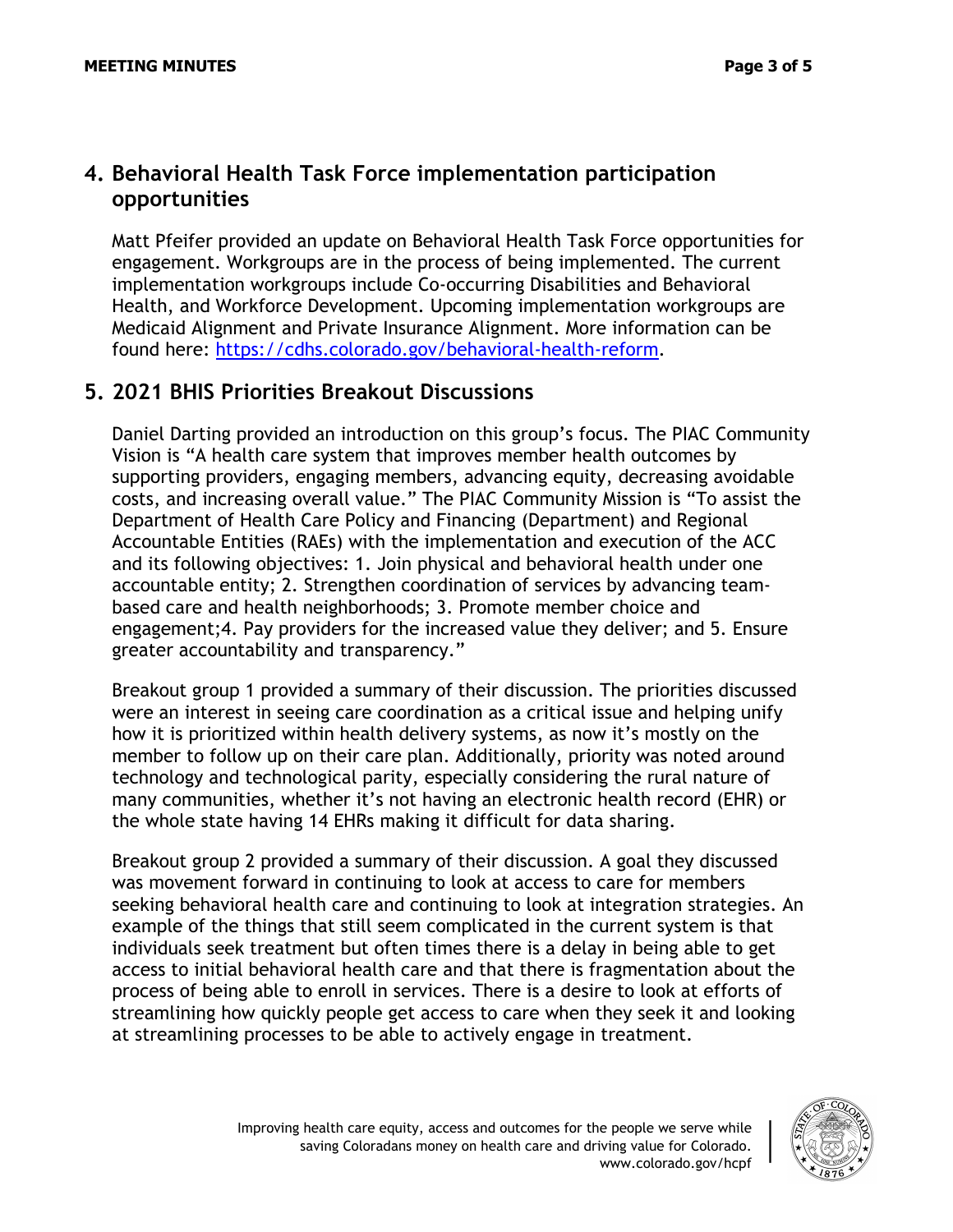Breakout group 3 provided a summary of their discussion. The group made general observations of the difficulty to fully integrate behavioral health when the payment structures are misaligned. The funding streams are siloed where there is capitation for behavioral health and FFS for physical health. There was uncertainty if this was something the group could work on and discuss. It was mentioned that until the funding streams are better aligned to create the right incentives for providers and members, then it will continue to be a challenge. Another observation was made that the conversations appear to be very urban Denvercentric focused. There is a need to remember that resources, access to care and the delivery system looks very different on a regional basis, especially in rural and remote areas. There was a discussion about data and how to learn from one another to create best practices to a whole centric health as there's an overlap in physical, behavioral and oral health measures. In order to achieve health equity, there is a need to think of behavioral health as a component of family health, population health, and neighborhood health. This holistic approach will lead to improved equity. A thought was shared that there are opportunities around foster care, early childhood and the programs that operate out of the Colorado Department of Human Services (e.g., early intervention), and where there are intersections with Medicaid for children and youth.

Breakout group 4 provided a summary of their discussion. An area discussed for consideration of focus were services for the IDD population and integrating this. Access for children's services, understanding children's behavioral health needs and what further integration should look like was discussed. There was a brief discussion about the SUD residential expansion benefit and what this means for the mental health residential benefit and the IMD exclusion and if there should be some consideration for alignment. Also discussed was technology, HIE, and how EHRs are connected with HIEs.

Breakout group 5 provided a summary of their discussion. They discussed barriers to access behavioral health care, particularly for low income communities of color. There was also a discussion around how the COVID crisis has exacerbated the need for behavioral health care in these communities. Additionally they discussed the possibility of a model, rather than bringing people to behavioral health care services or facilities, bringing health care to them as a way to be effective and aware. This is similar to what is happening with physical health with using a Promotora model. There were thoughts that the DOC and crisis services work has only been scratched on the surface and wanting to potentially look more upstream in terms of prevention. It was discussed if there was a possibility for overlap with what hospitals are doing around the Hospital Quality Incentive Payment (HQIP). In regards to the Zero Suicide framework with crisis services, are there other opportunities across the behavioral health care continuum and outside